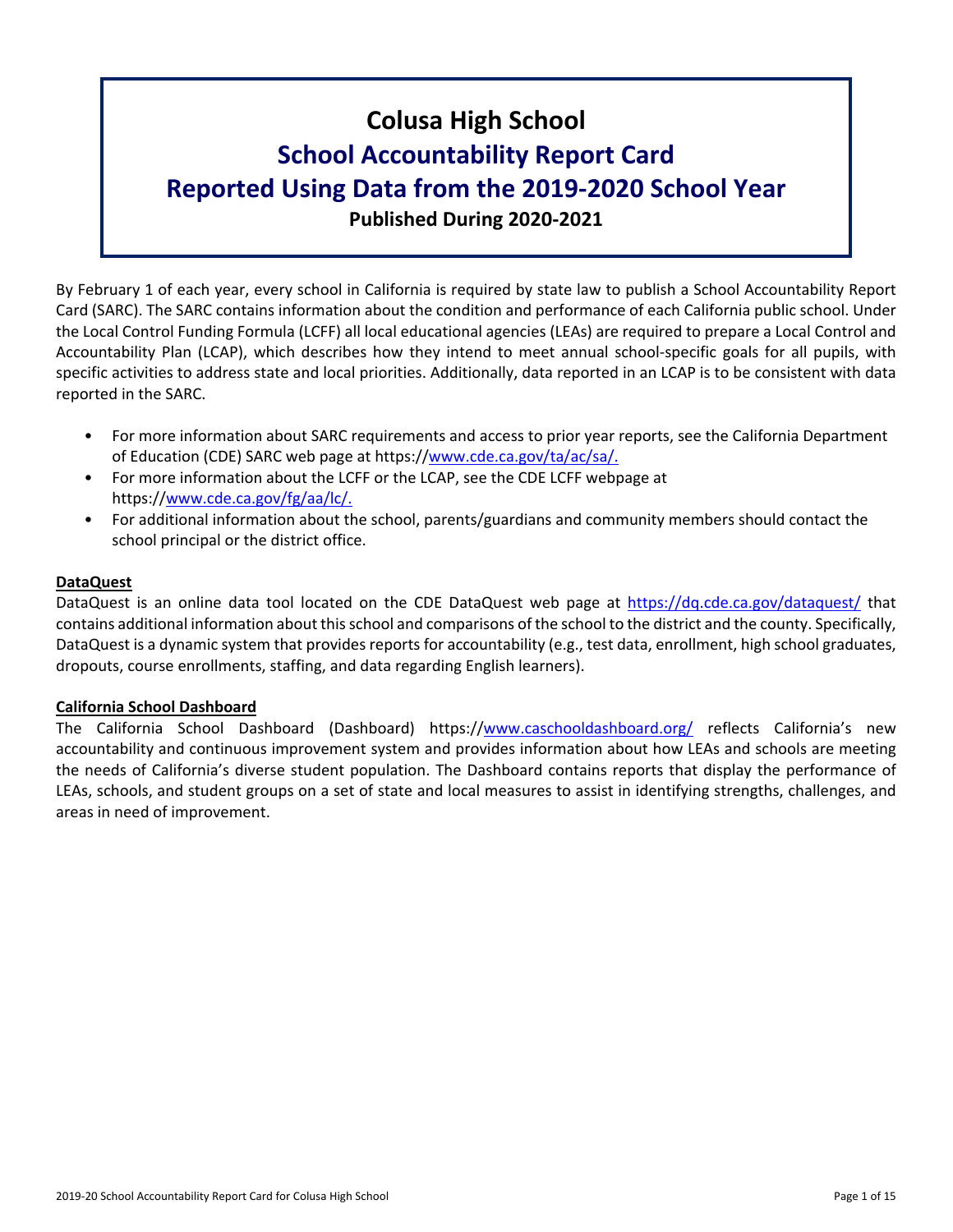# **About This School**

### **School Contact Information (School Year 2020-2021)**

| <b>Entity</b>                            | <b>Contact Information</b>           |  |  |  |
|------------------------------------------|--------------------------------------|--|--|--|
| <b>School Name</b>                       | Colusa High School                   |  |  |  |
| <b>Street</b>                            | 901 Colus Avenue                     |  |  |  |
| City, State, Zip                         | Colusa, CA. 95932                    |  |  |  |
| <b>Phone Number</b>                      | 530-458-2156                         |  |  |  |
| Principal                                | Rebecca Changus                      |  |  |  |
| <b>Email Address</b>                     | rchangus@colusa.k12.ca.us            |  |  |  |
| Website                                  | https://colusahigh.colusa.k12.ca.us/ |  |  |  |
| <b>County-District-School (CDS) Code</b> | 06-61598-0631259                     |  |  |  |

### **District Contact Information (School Year 2020-2021)**

| Entity               | <b>Contact Information</b>            |  |  |  |
|----------------------|---------------------------------------|--|--|--|
| <b>District Name</b> | <b>Colusa Unified School District</b> |  |  |  |
| <b>Phone Number</b>  | 530-458-7791                          |  |  |  |
| Superintendent       | Jeff Turner                           |  |  |  |
| <b>Email Address</b> | jturner@colusa.k12.ca.us              |  |  |  |
| Website              | https://www.colusa.k12.ca.us          |  |  |  |

### **School Description and Mission Statement (School Year 2020-2021)**

Welcome to Colusa High School and its many rich traditions which reach back over 100 years. The Colusa school community works cooperatively and continuously to fulfill our mission: Colusa High School is committed to the belief that all students can learn and should have the opportunity to achieve academic and co-curricular success. Our high school holds high academic expectations for all students. We believe that high expectations for behavior and attendance lead to higher achievement. We value cultural diversity and welcome community involvement in all school programs.

Located in the rural, agricultural city of Colusa on the Sacramento River, CHS serves approximately 400 students in grades 9-12 through our comprehensive secondary programs (College Preparatory, School to Career, pre-vocational). Of the 91 students graduating in the Class of 2020, 21% are attending a four year college, 67% are attending a California Community College, 1% enlisted in the Armed Forces, 6% entered the workforce, and 1% enrolled in trade schools.

Colusa High School isfully accredited by the Western Association of Schools and Colleges. Colusa High School went through the accreditation process in April 2018 and earned a six year accreditation with a 3 year mid-cycle visit. Our WASC Mid-Cycle Visit is scheduled for February 2021.

It is a goal of Colusa High School that students are prepared to partake in post-secondary education and/or training, or to enter the workforce.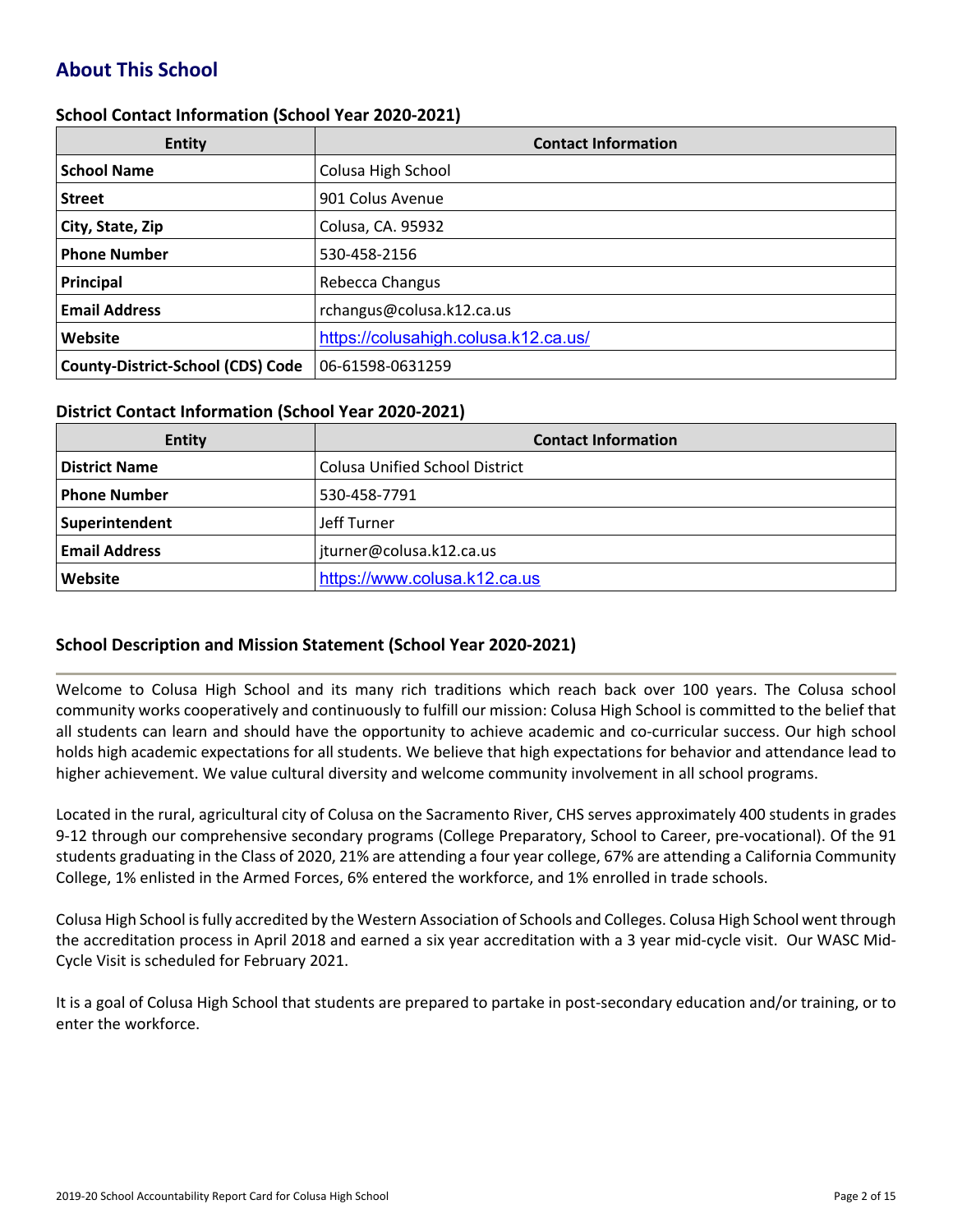### **Student Enrollment by Grade Level (School Year 2019-2020)**

| <b>Grade Level</b>      | <b>Number of Students</b> |  |  |  |
|-------------------------|---------------------------|--|--|--|
| Grade 9                 | 108                       |  |  |  |
| Grade 10                | 103                       |  |  |  |
| Grade 11                | 101                       |  |  |  |
| Grade 12                | 99                        |  |  |  |
| <b>Total Enrollment</b> | 411                       |  |  |  |

### **Student Enrollment by Student Group (School Year 2019-2020)**

| <b>Student Group</b>                   | <b>Percent of Total Enrollment</b> |
|----------------------------------------|------------------------------------|
| <b>Black or African American</b>       | 1                                  |
| American Indian or Alaska Native       | 2.7                                |
| Asian                                  | 1                                  |
| <b>Hispanic or Latino</b>              | 70.1                               |
| Native Hawaiian or Pacific Islander    | 0.2                                |
| White                                  | 24.8                               |
| <b>Two or More Races</b>               | 0.2                                |
| <b>Socioeconomically Disadvantaged</b> | 63.5                               |
| <b>English Learners</b>                | 15.1                               |
| <b>Students with Disabilities</b>      | 13.1                               |
| <b>Foster Youth</b>                    | 0.7                                |
| <b>Homeless</b>                        |                                    |

# **A. Conditions of Learning**

### **State Priority: Basic**

The SARC provides the following information relevant to the State priority: Basic (Priority 1):

- Degree to which teachers are appropriately assigned and fully credentialed in the subject area and for the pupils they are teaching;
- Pupils have access to standards-aligned instructional materials; and
- School facilities are maintained in good repair

### **Teacher Credentials**

| <b>Teachers</b>                                                    |    | <b>School</b><br>2019-20 | <b>School</b><br>2020-21 | <b>District</b><br>2020-21 |
|--------------------------------------------------------------------|----|--------------------------|--------------------------|----------------------------|
| With Full Credential                                               | 22 | 22                       | 21                       | 76                         |
| Without Full Credential                                            | 0  |                          |                          | 4                          |
| Teaching Outside Subject Area of Competence (with full credential) | 0  |                          |                          |                            |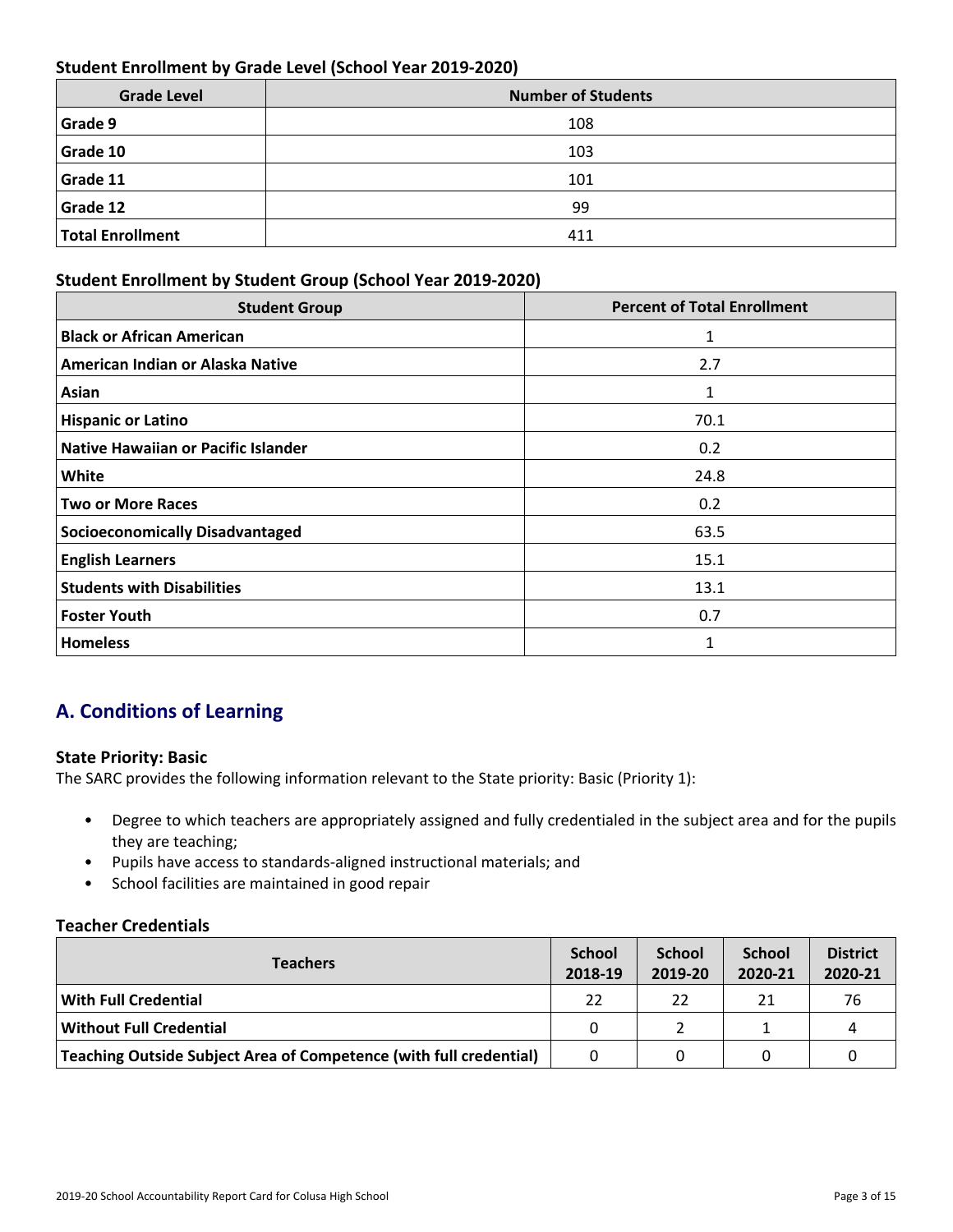### **Teacher Misassignments and Vacant Teacher Positions**

| <b>Indicator</b>                               | 2018-19 | 2019-20 | 2020-21 |
|------------------------------------------------|---------|---------|---------|
| Misassignments of Teachers of English Learners |         |         |         |
| Total Teacher Misassignments*                  |         |         |         |
| Vacant Teacher Positions                       |         |         |         |

Note: "Misassignments" refers to the number of positions filled by teachers who lack legal authorization to teach that grade level, subject area, student group, etc. \*Total Teacher Misassignments includes the number of Misassignments of Teachers of English Learners.

### **Quality, Currency, Availability of Textbooks and Other Instructional Materials (School Year 2020-2021)**

#### **Year and month in which data were collected:** September 2020

| <b>Subject</b>               | <b>Textbooks and Other Instructional</b><br><b>Materials/year of Adoption</b>                                                                                                                                                                                                                                                                                                                                                                                                 | <b>From Most</b><br>Recent<br><b>Adoption?</b> | <b>Percent Students</b><br><b>Lacking Own</b><br><b>Assigned Copy</b> |
|------------------------------|-------------------------------------------------------------------------------------------------------------------------------------------------------------------------------------------------------------------------------------------------------------------------------------------------------------------------------------------------------------------------------------------------------------------------------------------------------------------------------|------------------------------------------------|-----------------------------------------------------------------------|
| <b>Reading/Language Arts</b> | Literature & Composition (Honors). Beford<br>St. Martin's 2011<br>Handbook of Critical Approaches to<br>Literature. Oxford University Press 1999<br><b>Various Novels</b><br>My Perspectives: English Language Arts.<br>Savvas Learning Company 2017 (Digital)<br>Supplemental:<br>Gale Databases. Cengage Learning 2019<br>Proquest Databases. Proquest, 2019<br>Language of Literature 9. McDougall Littell<br>2000<br>Language of Literature 10. McDougall Littell<br>2000 | Yes                                            | 0%                                                                    |
| <b>Mathematics</b>           | Integrated Math I, Holt McDougall, 2016<br>Integrated Math II, Holt McDougall, 2016<br>Integrated Math III, Holt McDougal, 2016<br>Pre-calculus, Brooks/Cole (Cengage), 2012<br>Calculus, Houghton Mifflin, 2006<br><b>Personal Finance:</b><br>Foundations in Personal Finance, The Lampo<br><b>Group, 2014</b>                                                                                                                                                              | Yes                                            | 0%                                                                    |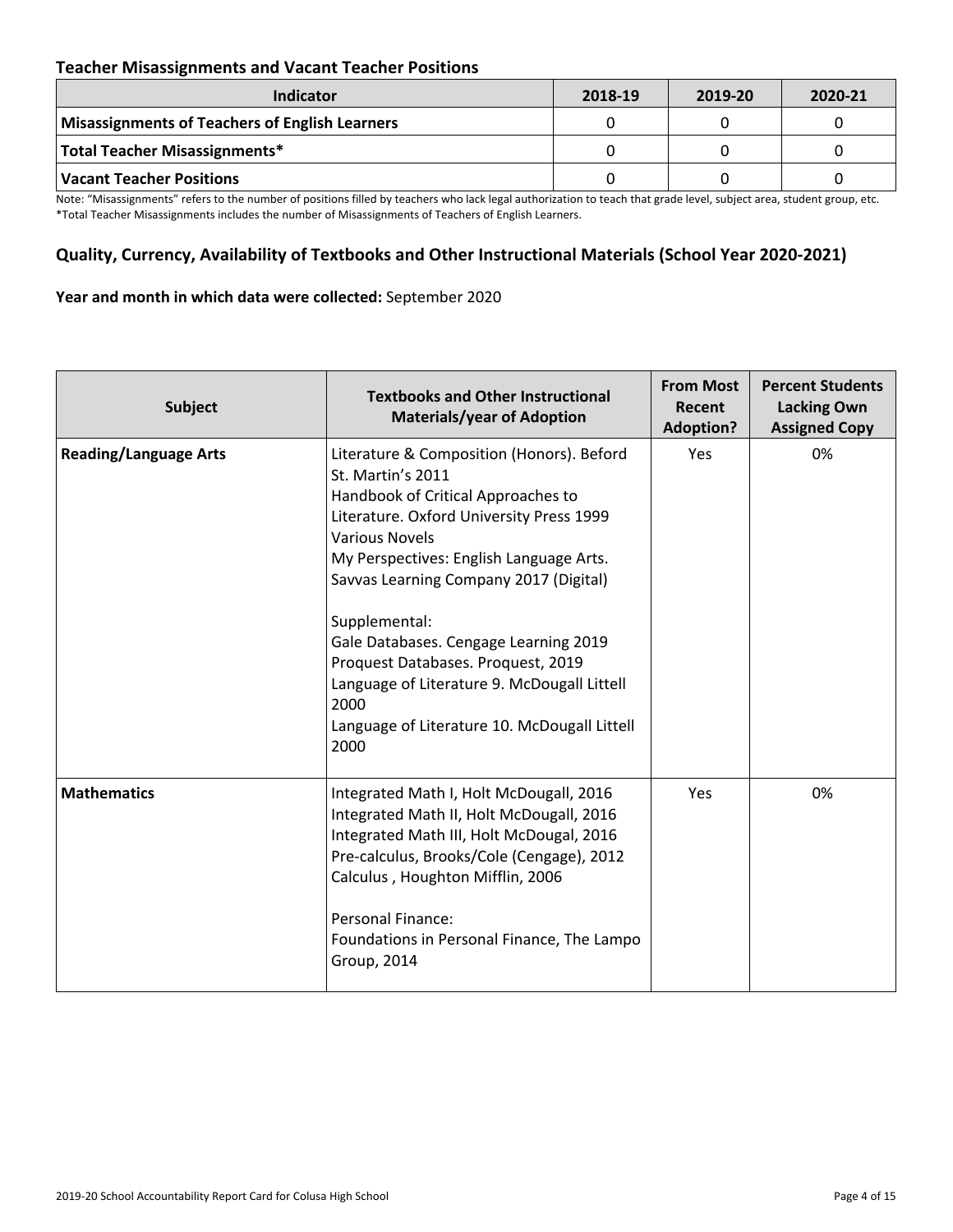| <b>Subject</b>                | <b>Textbooks and Other Instructional</b><br><b>Materials/year of Adoption</b>                                                                                                                                                                                                                                                                                                                                                                                                                                                                                                                                                                                                                                                                                                                                                                                  | <b>From Most</b><br>Recent<br><b>Adoption?</b> | <b>Percent Students</b><br><b>Lacking Own</b><br><b>Assigned Copy</b> |
|-------------------------------|----------------------------------------------------------------------------------------------------------------------------------------------------------------------------------------------------------------------------------------------------------------------------------------------------------------------------------------------------------------------------------------------------------------------------------------------------------------------------------------------------------------------------------------------------------------------------------------------------------------------------------------------------------------------------------------------------------------------------------------------------------------------------------------------------------------------------------------------------------------|------------------------------------------------|-----------------------------------------------------------------------|
| <b>Science</b>                | Agriscience. Interstate Publishers, Inc. 2003<br>Biology: California The Living Earth. Pearson<br>2020<br>Biology Concepts & Connections. Pearson<br>2018<br>Environmental Science. Pearson 2011<br>Active Chemistry. It's About Time 2015<br>Modern Chemistry (Ag Chem). Holt<br>McDougall 2015<br>Physics. Holt McDougall 2012<br>Sustaining the Earth. Brooks/Cole 2007<br>Introduction to Anatomy & Physiology.<br>Goodheart Wilcox 2014<br>Earth Comm. Activate Learning 2018<br>Supplemental:<br>Gale Databases. Cengage Learning 2019<br>Proquest Databases. Proquest 2019<br>Climate Change. National Geographic 2014<br>Green. National Geographicn2014<br>Water: Challenges & Policy. National<br>Geographic 2014<br>Science Laboratory Equipment (Gr. 9-12).<br>Essential laboratory equipment is provided<br>through site and categorical funding. | Yes                                            | 0%                                                                    |
| <b>History-Social Science</b> | History Alive! World History. Teacher's<br>Curriculum Institute 2013<br>History Alive! Pursuing American Ideals.<br>Teacher's Curriculum Institute 2013<br>American Government. Bedford, Freeman &<br><b>Worth 2019</b><br>Econ Alive!: The Power to Choose. Teacher's<br>Curriculum Institute 2015<br>Government Alive: Power. Politics and You.<br>Teacher's Curriculum Institute 2020 (Digital)<br>Supplemental:<br>Gale Databases. Cengage Learning 2019<br>Proquest Databases. Proquest 2019<br><b>Foundational Documents and Court Cases</b><br>Reader. Bedford, Freeman & Worth 2019                                                                                                                                                                                                                                                                    | Yes                                            | 0%                                                                    |
| <b>Foreign Language</b>       | Realidades I, Pearson-Prentice Hall, 2008<br>Realidades II, Pearson-Prentice Hall, 2008<br>Entre Mundos, Pearson-Prentice Hall, 2004<br>Temas(AP), Vista Higher Learning, 2014                                                                                                                                                                                                                                                                                                                                                                                                                                                                                                                                                                                                                                                                                 | Yes                                            | 0%                                                                    |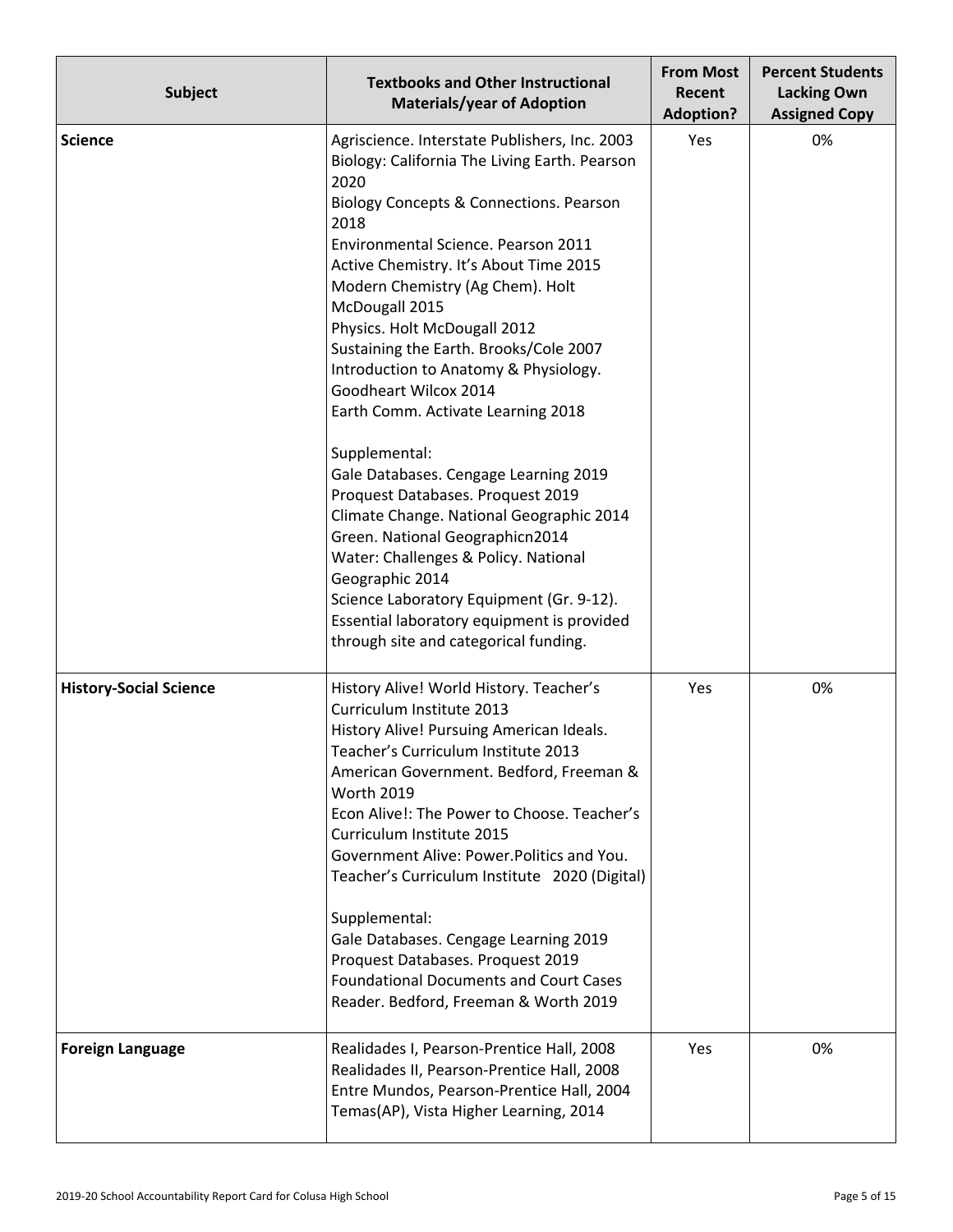| <b>Subject</b>                                         | <b>Textbooks and Other Instructional</b><br><b>Materials/year of Adoption</b>                                                                                                                                           | <b>From Most</b><br>Recent<br><b>Adoption?</b> | <b>Percent Students</b><br><b>Lacking Own</b><br><b>Assigned Copy</b> |
|--------------------------------------------------------|-------------------------------------------------------------------------------------------------------------------------------------------------------------------------------------------------------------------------|------------------------------------------------|-----------------------------------------------------------------------|
| <b>Health</b>                                          | Supplemental:<br><b>Discovery Education Website</b><br><b>CPR Training Manual</b><br>Various pamphlets<br><b>Reality Works (Babies)</b><br>Gale Databases, Cengage Learning, 2019<br>Proquest Databases, Proquest, 2019 | Yes.                                           | 0%                                                                    |
| <b>Visual and Performing Arts</b>                      | Theatre Art in Action, Glencoe, 2005                                                                                                                                                                                    | Yes.                                           | 0%                                                                    |
| <b>Science Laboratory Equipment</b><br>$(grades 9-12)$ | Science Laboratory Equipment (Gr. 9-12) is<br>provided through site and categorical<br>funding.                                                                                                                         | <b>Yes</b>                                     | 0%                                                                    |

#### **School Facility Conditions and Planned Improvements**

The present Colusa High School campus is approximately 53 years old with most buildings constructed prior to 1964. Generally in good repair, the facilities include 23 classrooms, administrative and counseling offices, a career center, a gymnasium and cafeteria/foyer, music room/stage, locker rooms for boys and girls, four tennis courts, two soccer fields and two practice fields, two baseball fields, an outdoor track, and a five-acre school farm with animal barn.

The school library, housed in the administrative wing, has a collection of 16,655 books, online card catalog, and Internet access on 30 student computers. Students checked out a chromebook as an instructional tool now that we have one-toone access. Our Business and Finance pathway classroom has been modernized, and is equipped with new student computers. All of our staff computers are networked and have Internet access as well.

A staff of one full-time custodian and a two-person custodial crew maintain the property with a district groundskeeper responsible for mowing and watering lawns. During passing periods, at lunch, and immediately before and after school, two administrators share responsibilities for student supervision on the grounds. A sanitation schedule is followed daily including a sanitation between lunch A and lunch B.

Ongoing efforts are underway to acquire modernization funding to make facility repairs needed as a result of aging buildings. Colusa High School was a recipient of California Technical Education Incentive Grant resulting in a new pavilion, modernized science classroom, and a modernized business classroom that was completed in 2020. CHS was also the beneficiary of the passing of a school bond in 2014 that has significantly helped with our alarm system, intercom system, new high efficiency LED lights, numerous new AC/Heat units, window tinting for safety, new flooring and restrooms in the cafeteria/foyer, repaired roofs and air conditioning now in the gymnasium.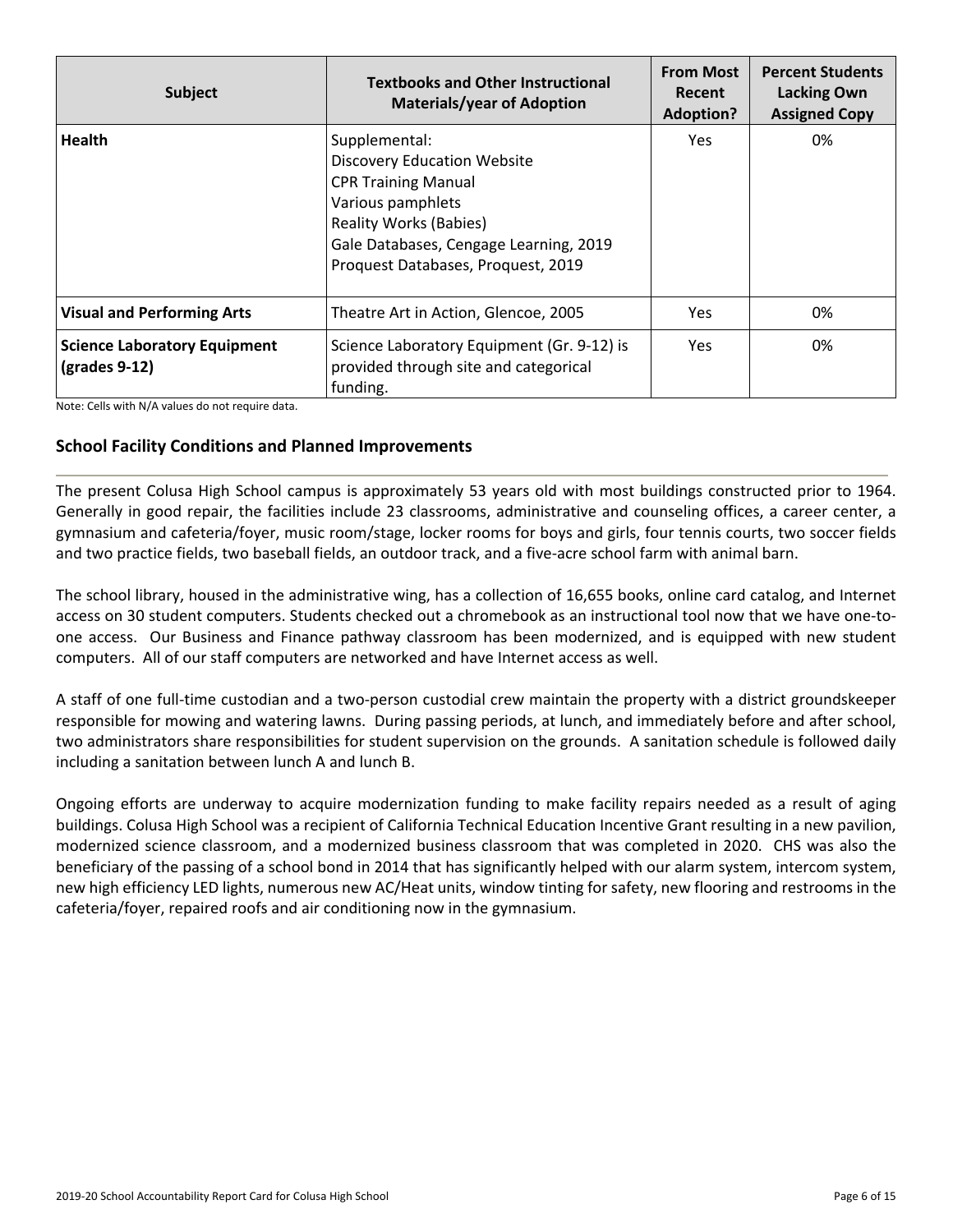### **School Facility Good Repair Status**

Using the **most recently collected** FIT data (or equivalent), provide the following:

- Determination of repair status for systems listed
- Description of any needed maintenance to ensure good repair
- The year and month in which the data were collected
- The rate for each system inspected
- The overall rating

#### **Year and month of the most recent FIT report:** July 2020

| <b>System Inspected</b>                                              | <b>Rating</b> | <b>Repair Needed and Action Taken or Planned</b>                                                                                                                                                                                                                              |
|----------------------------------------------------------------------|---------------|-------------------------------------------------------------------------------------------------------------------------------------------------------------------------------------------------------------------------------------------------------------------------------|
| <b>Systems: Gas Leaks,</b><br>Mechanical/HVAC, Sewer                 | Good          | There is no odor that would indicate a gas<br>leak.<br>There appears to be an adequate air supply<br>to all classrooms, work spaces, and facilities.<br>There are no obvious signs of flooding<br>caused by sewer line back-up in the facilities<br>or on the school grounds. |
| <b>Interior: Interior Surfaces</b>                                   | Good          | Interior surfaces appear to be clean, safe,<br>and functional.                                                                                                                                                                                                                |
| <b>Cleanliness: Overall Cleanliness,</b><br>Pest/ Vermin Infestation | Good          | School grounds, buildings, common areas,<br>and individual rooms appear to have been<br>cleaned regularly.                                                                                                                                                                    |
| <b>Electrical: Electrical</b>                                        | Good          | Electrical systems, components, and<br>equipment appear to be working properly.                                                                                                                                                                                               |
| <b>Restrooms/Fountains: Restrooms,</b><br><b>Sinks/ Fountains</b>    | Good          | Restrooms in the vicinity of the area being<br>evaluated appear to be accessible during<br>school hours, clean, functional and in<br>compliance with SB 892 (EC Section<br>35292.5).<br>Drinking fountains appear to be accessible<br>and functioning as intended.            |
| <b>Safety: Fire Safety, Hazardous</b><br><b>Materials</b>            | Good          | The fire equipment and emergency systems<br>appear to be functioning properly.<br>There does not appear to be evidence of<br>hazardous materials that may pose a threat<br>to pupils or staff.                                                                                |
| <b>Structural: Structural Damage,</b><br><b>Roofs</b>                | Fair          | There does not appear to be structural<br>damage that has created or could create<br>hazardous or uninhabitable conditions.<br>Roof systems appear to be functioning<br>properly.                                                                                             |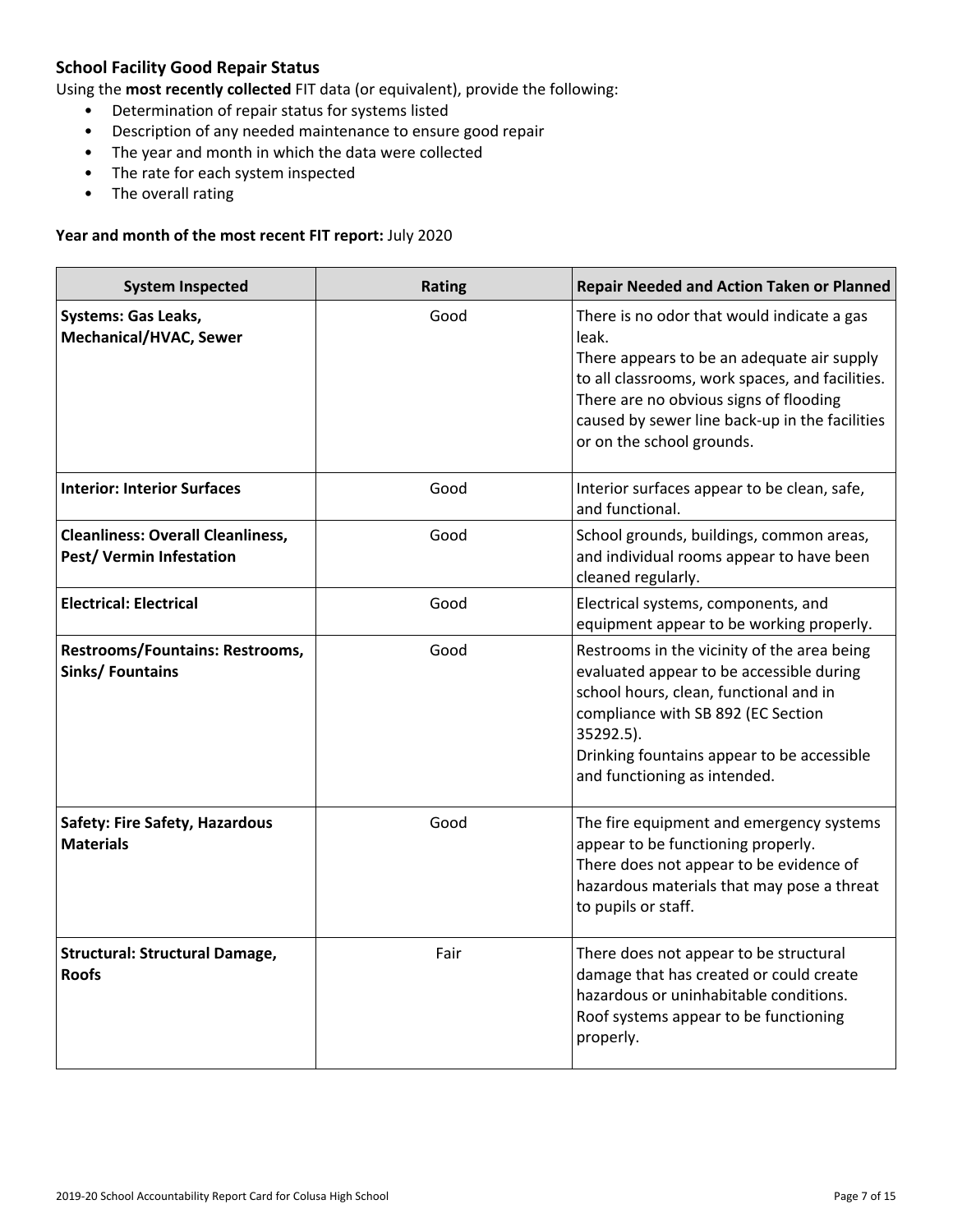| <b>System Inspected</b>                                                              | Rating | <b>Repair Needed and Action Taken or Planned</b>                                                                                                                                                                     |
|--------------------------------------------------------------------------------------|--------|----------------------------------------------------------------------------------------------------------------------------------------------------------------------------------------------------------------------|
| <b>External: Playground/School</b><br>Grounds, Windows/<br><b>Doors/Gates/Fences</b> | Good   | The playground equipment and school<br>grounds in the vicinity of the area being<br>evaluated appear to be clean, safe, and<br>functional.<br>Conditions that pose a safety and/or security<br>risk are not evident. |
| <b>Overall Rating</b>                                                                | Good   |                                                                                                                                                                                                                      |

# **B. Pupil Outcomes**

### **State Priority: Pupil Achievement**

The SARC provides the following information relevant to the State priority: Pupil Achievement (Priority 4):

- **Statewide assessments** (i.e., California Assessment of Student Performance and Progress [CAASPP] System, which includes the Smarter Balanced Summative Assessments for students in the general education population and the California Alternate Assessments [CAAs] for English language arts/literacy [ELA] and mathematics given in grades three through eight and grade eleven. Only eligible students may participate in the administration of the CAAs. CAAs items are aligned with alternate achievement standards, which are linked with the Common Core State Standards [CCSS] for students with the most significant cognitive disabilities); and
- The percentage of students who have successfully completed courses that satisfy the requirements for entrance to the University of California and the California State University, or career technical education sequences or programs of study.

# **CAASPP Test Results in ELA and Mathematics for All Students**

### **Grades Three through Eight and Grade Eleven**

### **Percentage of Students Meeting or Exceeding the State Standard**

| <b>Subject</b>                                                                              | <b>School</b><br>2018-19 | <b>School</b><br>2019-20 | <b>District</b><br>2018-19 | <b>District</b><br>2019-20 | <b>State</b><br>2018-19 | <b>State</b><br>2019-20 |
|---------------------------------------------------------------------------------------------|--------------------------|--------------------------|----------------------------|----------------------------|-------------------------|-------------------------|
| <b>English Language Arts/Literacy</b><br>$\left(\text{grades }3 - 8 \text{ and } 11\right)$ | 61                       | N/A                      | 44                         | N/A                        | 50                      | N/A                     |
| <b>Mathematics</b><br>$\frac{1}{2}$ (grades 3-8 and 11)                                     | 30                       | N/A                      | 34                         | N/A                        | 39                      | N/A                     |

Note: Cells with N/A values do not require data.

Note: The 2019-2020 data are not available. Due to the COVID-19 pandemic, Executive Order N-30-20 was issued which waived the requirement for statewide testing for the 2019-2020 school year.

Note: Percentages are not calculated when the number of students tested is ten or less, either because the number of students in this category is too small for statistical accuracy or to protect student privacy.

Note: ELA and mathematics test results include the Smarter Balanced Summative Assessment and the CAA. The "Percent Met or Exceeded" is calculated by taking the total number of students who met or exceeded the standard on the Smarter Balanced Summative Assessment plus the total number of students who met the standard (i.e., achieved Level 3-Alternate) on the CAAs divided by the total number of students who participated in both assessments.

# **CAASPP Test Results in ELA by Student Group**

### **Grades Three through Eight and Grade Eleven (School Year 2019-2020)**

| <b>Student Group</b> | <b>Total</b><br><b>Enrollment</b> | <b>Number</b><br><b>Tested</b> | <b>Percent</b><br><b>Tested</b> | Percent<br><b>Not</b><br><b>Tested</b> | Percent<br>Met or<br><b>Exceeded</b> |
|----------------------|-----------------------------------|--------------------------------|---------------------------------|----------------------------------------|--------------------------------------|
| <b>All Students</b>  | N/A                               | N/A                            | N/A                             | N/A                                    | N/A                                  |
| <b>Male</b>          | N/A                               | N/A                            | N/A                             | N/A                                    | N/A                                  |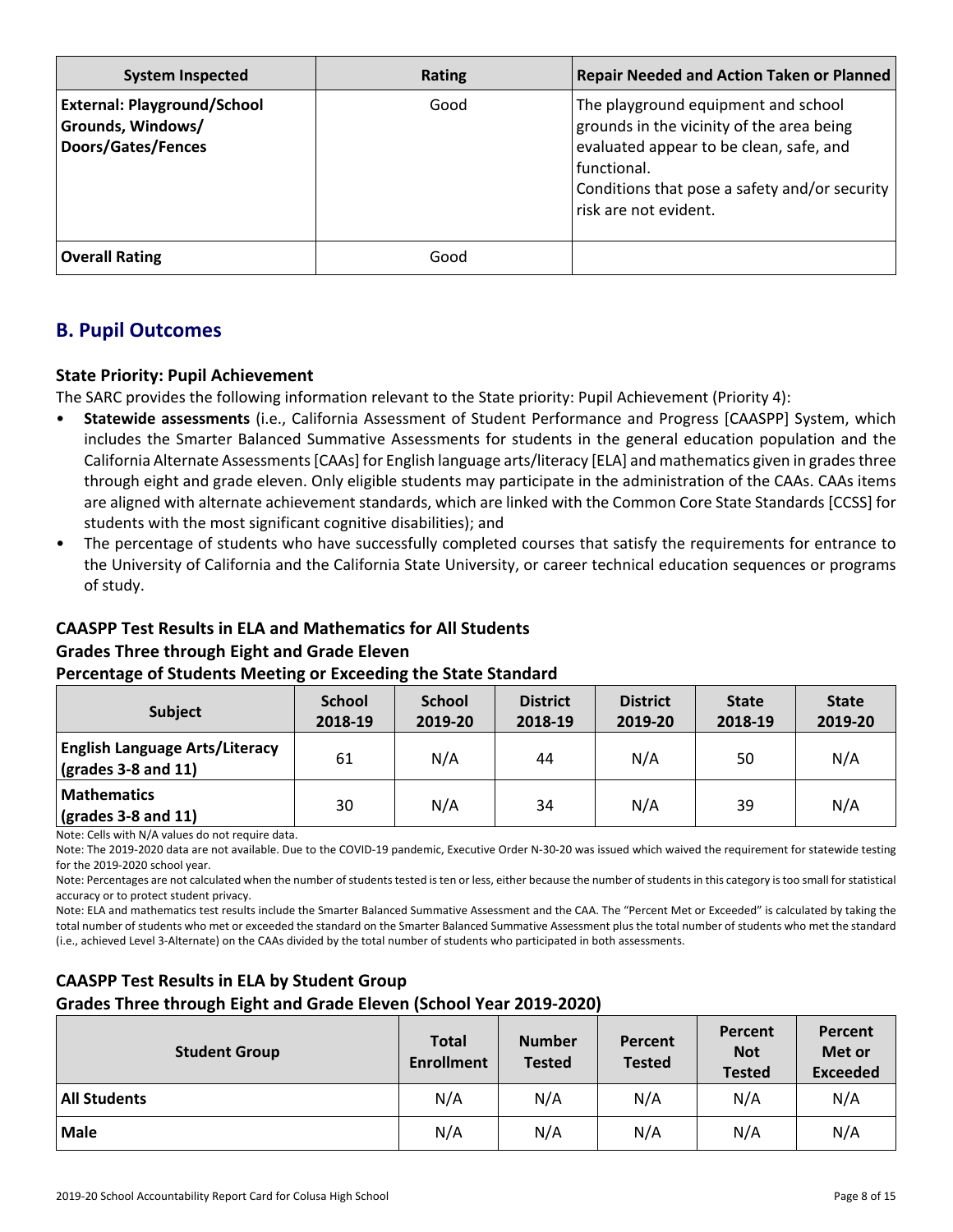| <b>Student Group</b>                                 | <b>Total</b><br><b>Enrollment</b> | <b>Number</b><br><b>Tested</b> | Percent<br><b>Tested</b> | Percent<br><b>Not</b><br><b>Tested</b> | Percent<br>Met or<br><b>Exceeded</b> |
|------------------------------------------------------|-----------------------------------|--------------------------------|--------------------------|----------------------------------------|--------------------------------------|
| Female                                               | N/A                               | N/A                            | N/A                      | N/A                                    | N/A                                  |
| <b>Black or African American</b>                     | N/A                               | N/A                            | N/A                      | N/A                                    | N/A                                  |
| American Indian or Alaska Native                     | N/A                               | N/A                            | N/A                      | N/A                                    | N/A                                  |
| Asian                                                | N/A                               | N/A                            | N/A                      | N/A                                    | N/A                                  |
| <b>Filipino</b>                                      | N/A                               | N/A                            | N/A                      | N/A                                    | N/A                                  |
| <b>Hispanic or Latino</b>                            | N/A                               | N/A                            | N/A                      | N/A                                    | N/A                                  |
| Native Hawaiian or Pacific Islander                  | N/A                               | N/A                            | N/A                      | N/A                                    | N/A                                  |
| White                                                | N/A                               | N/A                            | N/A                      | N/A                                    | N/A                                  |
| <b>Two or More Races</b>                             | N/A                               | N/A                            | N/A                      | N/A                                    | N/A                                  |
| <b>Socioeconomically Disadvantaged</b>               | N/A                               | N/A                            | N/A                      | N/A                                    | N/A                                  |
| <b>English Learners</b>                              | N/A                               | N/A                            | N/A                      | N/A                                    | N/A                                  |
| <b>Students with Disabilities</b>                    | N/A                               | N/A                            | N/A                      | N/A                                    | N/A                                  |
| <b>Students Receiving Migrant Education Services</b> | N/A                               | N/A                            | N/A                      | N/A                                    | N/A                                  |
| <b>Foster Youth</b>                                  | N/A                               | N/A                            | N/A                      | N/A                                    | N/A                                  |
| <b>Homeless</b>                                      | N/A                               | N/A                            | N/A                      | N/A                                    | N/A                                  |

Note: The 2019-2020 data are not available. Due to the COVID-19 pandemic, Executive Order N-30-20 was issued which waived the requirement for statewide testing for the 2019-2020 school year.

### **CAASPP Test Results in Mathematics by Student Group Grades Three through Eight and Grade Eleven (School Year 2019-2020)**

| <b>Student Group</b>                       | <b>Total</b><br><b>Enrollment</b> | <b>Number</b><br><b>Tested</b> | <b>Percent</b><br><b>Tested</b> | Percent<br><b>Not</b><br><b>Tested</b> | Percent<br>Met or<br><b>Exceeded</b> |
|--------------------------------------------|-----------------------------------|--------------------------------|---------------------------------|----------------------------------------|--------------------------------------|
| <b>All Students</b>                        | N/A                               | N/A                            | N/A                             | N/A                                    | N/A                                  |
| <b>Male</b>                                | N/A                               | N/A                            | N/A                             | N/A                                    | N/A                                  |
| Female                                     | N/A                               | N/A                            | N/A                             | N/A                                    | N/A                                  |
| <b>Black or African American</b>           | N/A                               | N/A                            | N/A                             | N/A                                    | N/A                                  |
| American Indian or Alaska Native           | N/A                               | N/A                            | N/A                             | N/A                                    | N/A                                  |
| Asian                                      | N/A                               | N/A                            | N/A                             | N/A                                    | N/A                                  |
| <b>Filipino</b>                            | N/A                               | N/A                            | N/A                             | N/A                                    | N/A                                  |
| <b>Hispanic or Latino</b>                  | N/A                               | N/A                            | N/A                             | N/A                                    | N/A                                  |
| <b>Native Hawaiian or Pacific Islander</b> | N/A                               | N/A                            | N/A                             | N/A                                    | N/A                                  |
| White                                      | N/A                               | N/A                            | N/A                             | N/A                                    | N/A                                  |
| <b>Two or More Races</b>                   | N/A                               | N/A                            | N/A                             | N/A                                    | N/A                                  |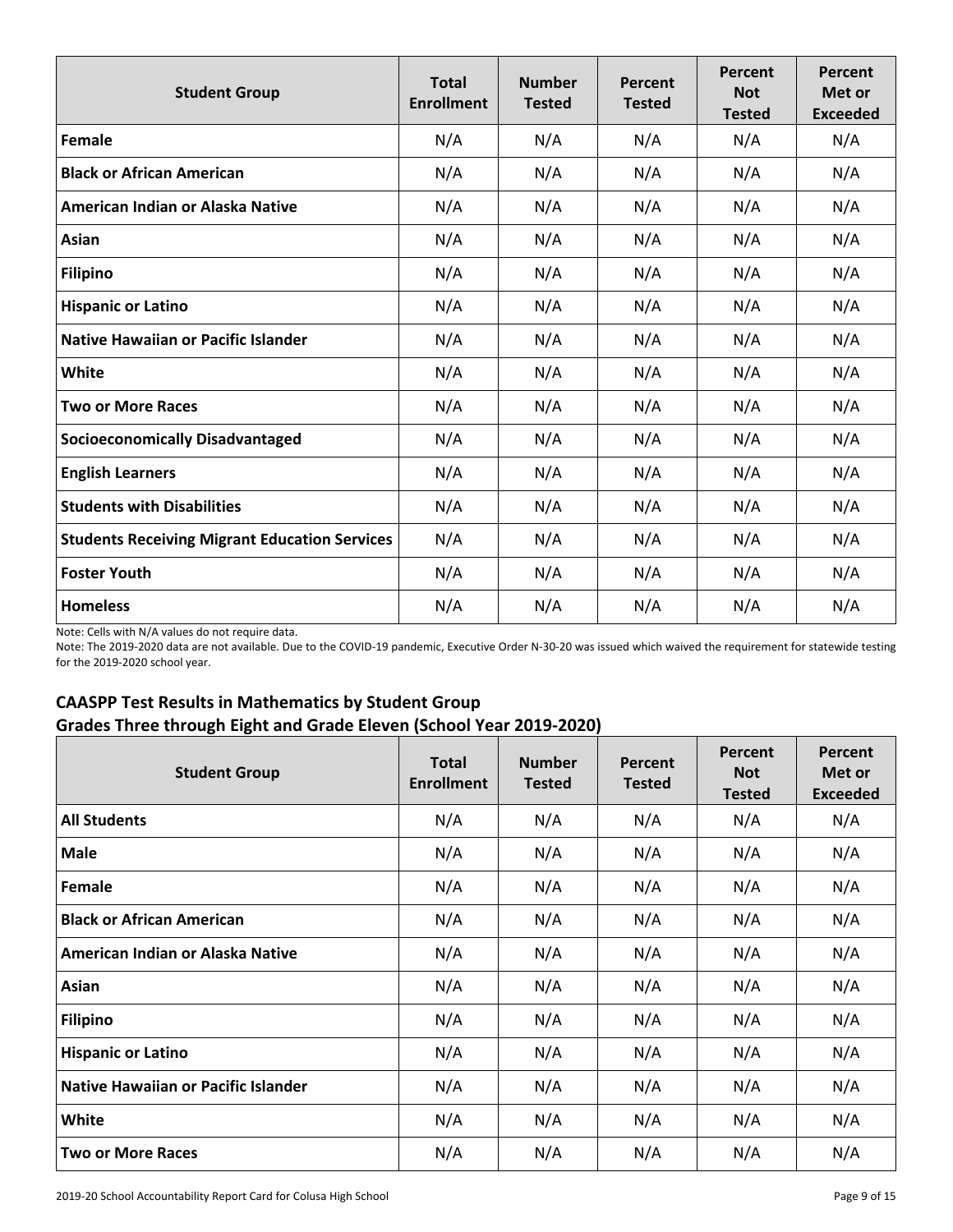| <b>Student Group</b>                                 | <b>Total</b><br><b>Enrollment</b> | <b>Number</b><br><b>Tested</b> | Percent<br><b>Tested</b> | Percent<br><b>Not</b><br><b>Tested</b> | Percent<br>Met or<br><b>Exceeded</b> |
|------------------------------------------------------|-----------------------------------|--------------------------------|--------------------------|----------------------------------------|--------------------------------------|
| <b>Socioeconomically Disadvantaged</b>               | N/A                               | N/A                            | N/A                      | N/A                                    | N/A                                  |
| <b>English Learners</b>                              | N/A                               | N/A                            | N/A                      | N/A                                    | N/A                                  |
| <b>Students with Disabilities</b>                    | N/A                               | N/A                            | N/A                      | N/A                                    | N/A                                  |
| <b>Students Receiving Migrant Education Services</b> | N/A                               | N/A                            | N/A                      | N/A                                    | N/A                                  |
| <b>Foster Youth</b>                                  | N/A                               | N/A                            | N/A                      | N/A                                    | N/A                                  |
| <b>Homeless</b>                                      | N/A                               | N/A                            | N/A                      | N/A                                    | N/A                                  |

Note: The 2019-2020 data are not available. Due to the COVID-19 pandemic, Executive Order N-30-20 was issued which waived the requirement for statewide testing for the 2019-2020 school year.

### **CAASPP Test Results in Science for All Students**

### **Grades Five, Eight, and High School**

### **Percentage of Students Meeting or Exceeding the State Standard**

| <b>Subject</b>                        | <b>School</b> | <b>School</b> | <b>District</b> | <b>District</b> | <b>State</b> | <b>State</b> |
|---------------------------------------|---------------|---------------|-----------------|-----------------|--------------|--------------|
|                                       | 2018-19       | 2019-20       | 2018-19         | 2019-20         | 2018-19      | 2019-20      |
| Science (grades 5, 8 and high school) | 16            | N/A           | 16              | N/A             | 30           | N/A          |

Note: Cells with N/A values do not require data.

Note: The 2019-2020 data are not available. Due to the COVID-19 pandemic, Executive Order N-30-20 was issued which waived the requirement for statewide testing for the 2019-2020 school year.

Note: The new California Science Test (CAST) was first administered operationally in the 2018-2019 school year.

### **CAASPP Test Results in Science by Student Group Grades Three through Eight and Grade Eleven (School Year 2019-2020)**

| <b>Student Group</b>                   | <b>Total</b><br><b>Enrollment</b> | <b>Number</b><br><b>Tested</b> | Percent<br><b>Tested</b> | Percent<br><b>Not</b><br><b>Tested</b> | Percent<br>Met or<br><b>Exceeded</b> |
|----------------------------------------|-----------------------------------|--------------------------------|--------------------------|----------------------------------------|--------------------------------------|
| <b>All Students</b>                    | N/A                               | N/A                            | N/A                      | N/A                                    | N/A                                  |
| <b>Male</b>                            | N/A                               | N/A                            | N/A                      | N/A                                    | N/A                                  |
| Female                                 | N/A                               | N/A                            | N/A                      | N/A                                    | N/A                                  |
| <b>Black or African American</b>       | N/A                               | N/A                            | N/A                      | N/A                                    | N/A                                  |
| American Indian or Alaska Native       | N/A                               | N/A                            | N/A                      | N/A                                    | N/A                                  |
| Asian                                  | N/A                               | N/A                            | N/A                      | N/A                                    | N/A                                  |
| <b>Filipino</b>                        | N/A                               | N/A                            | N/A                      | N/A                                    | N/A                                  |
| <b>Hispanic or Latino</b>              | N/A                               | N/A                            | N/A                      | N/A                                    | N/A                                  |
| Native Hawaiian or Pacific Islander    | N/A                               | N/A                            | N/A                      | N/A                                    | N/A                                  |
| White                                  | N/A                               | N/A                            | N/A                      | N/A                                    | N/A                                  |
| <b>Two or More Races</b>               | N/A                               | N/A                            | N/A                      | N/A                                    | N/A                                  |
| <b>Socioeconomically Disadvantaged</b> | N/A                               | N/A                            | N/A                      | N/A                                    | N/A                                  |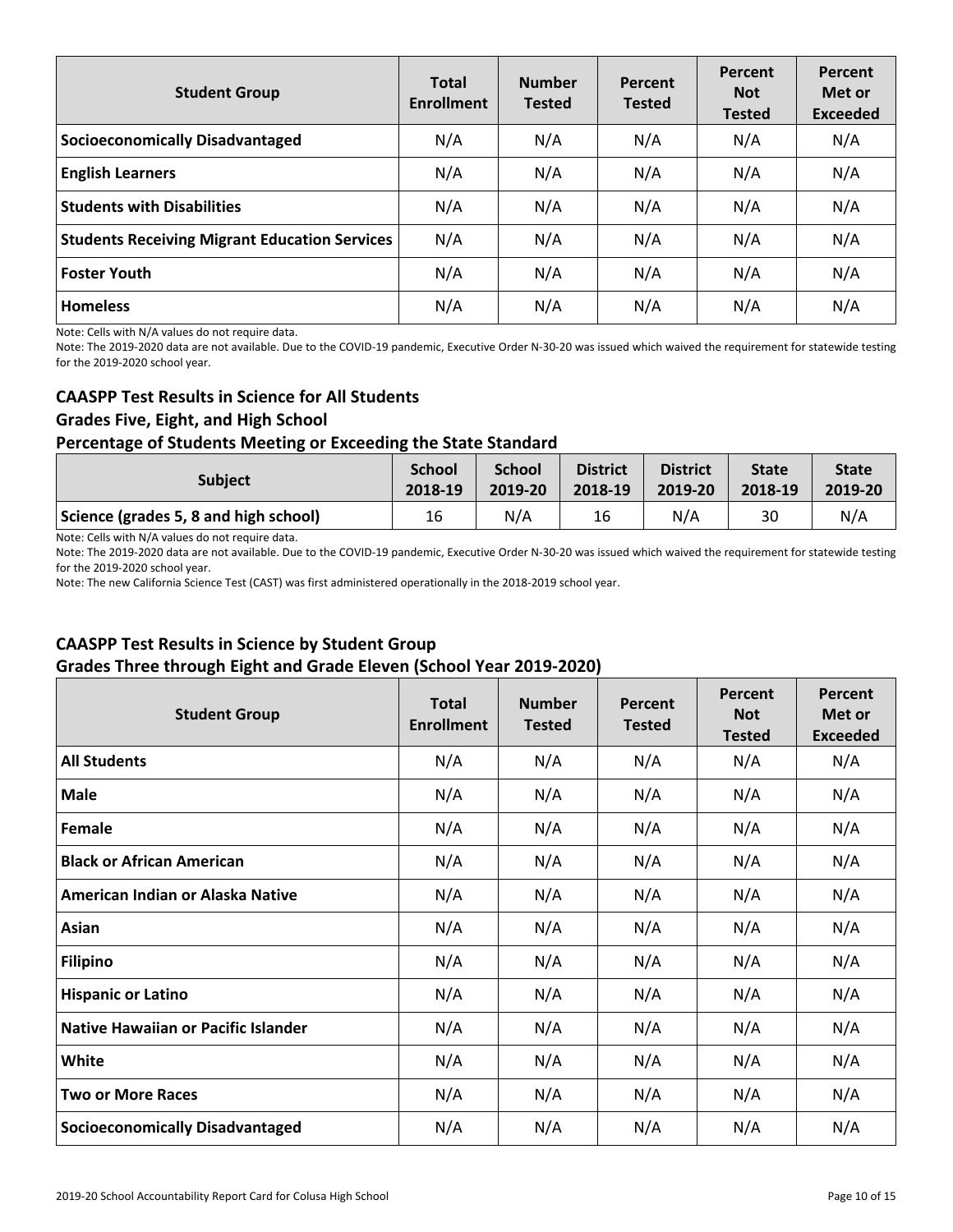| <b>Student Group</b>                                 | <b>Total</b><br><b>Enrollment</b> | <b>Number</b><br><b>Tested</b> | <b>Percent</b><br><b>Tested</b> | Percent<br><b>Not</b><br><b>Tested</b> | Percent<br>Met or<br><b>Exceeded</b> |
|------------------------------------------------------|-----------------------------------|--------------------------------|---------------------------------|----------------------------------------|--------------------------------------|
| <b>English Learners</b>                              | N/A                               | N/A                            | N/A                             | N/A                                    | N/A                                  |
| <b>Students with Disabilities</b>                    | N/A                               | N/A                            | N/A                             | N/A                                    | N/A                                  |
| <b>Students Receiving Migrant Education Services</b> | N/A                               | N/A                            | N/A                             | N/A                                    | N/A                                  |
| <b>Foster Youth</b>                                  | N/A                               | N/A                            | N/A                             | N/A                                    | N/A                                  |
| Homeless                                             | N/A                               | N/A                            | N/A                             | N/A                                    | N/A                                  |

Note: The 2019-2020 data are not available. Due to the COVID-19 pandemic, Executive Order N-30-20 was issued which waived the requirement for statewide testing for the 2019-2020 school year.

### **Career Technical Education Programs (School Year 2019-2020)**

Career and Technical Education Pathway is offered in Agriculture Mechanics, Agriscience, and Business Management. Agriculture Mechanics students take a pathway sequence of Beginning, Intermediate, and Advanced Farm Mechanics. Agriscience students take a pathway of Ag. Earth, Sustainable Ag., and Ag. Chemistry. Business Management students take a pathway sequence of Introduction to Business and Finance, Intermediate Business Management Communication Technology, and Advanced Business Management Enterprise and Project Management.

### **Career Technical Education (CTE) Participation (School Year 2019-2020)**

| <b>Measure</b>                                                                                                             | <b>CTE Program</b><br>Participation |
|----------------------------------------------------------------------------------------------------------------------------|-------------------------------------|
| Number of Pupils Participating in CTE                                                                                      | 265                                 |
| Percent of Pupils that Complete a CTE Program and Earn a High School Diploma                                               | 100                                 |
| Percent of CTE Courses that are Sequenced or Articulated Between the School and Institutions of<br>Postsecondary Education | 33                                  |

### **Courses for University of California (UC) and/or California State University (CSU) Admission**

| <b>UC/CSU Course Measure</b>                                              | Percent |
|---------------------------------------------------------------------------|---------|
| 2019-20 Pupils Enrolled in Courses Required for UC/CSU Admission          | 98.82   |
| 2018-19 Graduates Who Completed All Courses Required for UC/CSU Admission | 42      |

### **State Priority: Other Pupil Outcomes**

The SARC provides the following information relevant to the State priority: Other Pupil Outcomes (Priority 8):

Pupil outcomes in the subject areas of physical education.

### **California Physical Fitness Test Results (School Year 2019-2020)**

| <b>Grade Level</b> | <b>Percentage of Students</b><br><b>Meeting Four of Six</b><br><b>Fitness Standards</b> | <b>Percentage of Students</b><br><b>Meeting Five of Six</b><br><b>Fitness Standards</b> | <b>Percentage of Students</b><br><b>Meeting Six of Six</b><br><b>Fitness Standards</b> |  |  |
|--------------------|-----------------------------------------------------------------------------------------|-----------------------------------------------------------------------------------------|----------------------------------------------------------------------------------------|--|--|
|                    | N/A                                                                                     | N/A                                                                                     | N/A                                                                                    |  |  |
|                    | N/A                                                                                     | N/A                                                                                     | N/A                                                                                    |  |  |
| 9                  | N/A                                                                                     | N/A                                                                                     | N/A                                                                                    |  |  |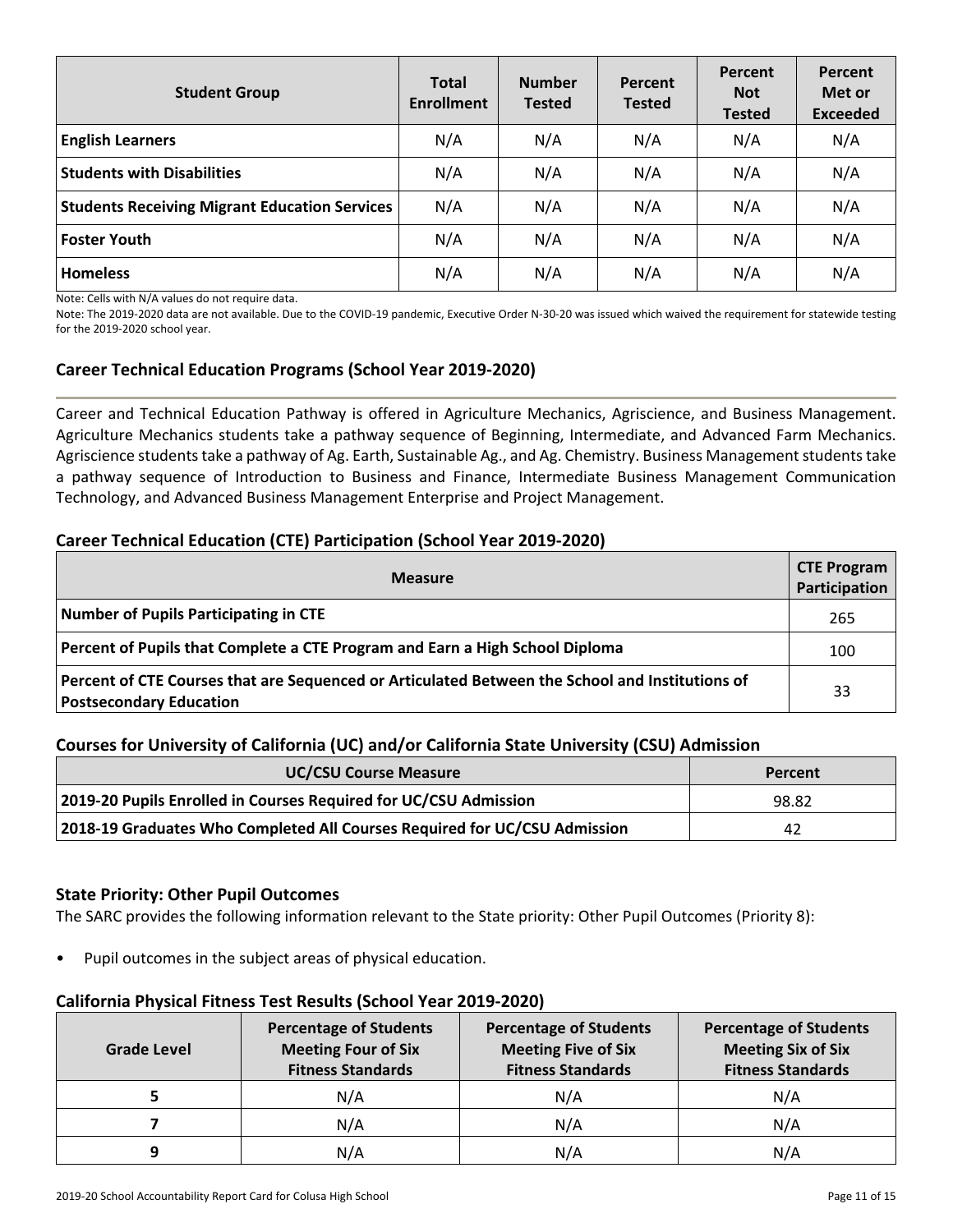Note: The 2019–2020 data are not available. Due to the COVID-19 pandemic, Executive Order N-56-20 was issued which waived the requirement to administer the physical fitness performance test for the 2019–2020 school year.

# **C. Engagement**

#### **State Priority: Parental Involvement**

The SARC provides the following information relevant to the State priority: Parental Involvement (Priority 3):

• Efforts the school district makes to seek parent input in making decisions for the school district and each school site

### **Opportunities for Parental Involvement (School Year 2020-2021)**

We welcome and encourage parental involvement through a variety of organizations and activities. There are numerous opportunities for parents to serve on committees such as School Site Council, WASC Action Teams and the English Learner Advisory Committee. Parents also are encouraged to join such organizations as Friends of the Library, Friends of Music, Friends of Agriculture, Colusa Redhawks Athletic Foundation, the Environmental Sciences Academy, and Grad Night Parents; to assist by chaperoning dances and field trips; to serve on Senior Project panels; and help with senior interviews. Parent nights are provided for Colusa High School parents including: Back to School, Technology Information Night and our Winterfest Celebration. If you would like to volunteer please contact Rebecca Changus, Interim Principal, or Lorie Meyers, Administrative Assistant at (530) 458-2156.

### **State Priority: Pupil Engagement**

The SARC provides the following information relevant to the State priority: Pupil Engagement (Priority 5):

- High school dropout rates; and
- High school graduation rates.

### **Dropout Rate and Graduation Rate (Four-Year Cohort Rate)**

| Indicator              | <b>School</b><br>2016-17 | <b>School</b><br>2017-18 | <b>School</b><br>2018-19 | <b>District</b><br>2016-17 | <b>District</b><br>2017-18 | <b>District</b><br>2018-19 | <b>State</b><br>2016-17 | <b>State</b><br>2017-18 | <b>State</b><br>$2018-19$ |
|------------------------|--------------------------|--------------------------|--------------------------|----------------------------|----------------------------|----------------------------|-------------------------|-------------------------|---------------------------|
| <b>Dropout Rate</b>    | 2.2                      | 3.8                      | 2.6                      | 6.3                        | 10.9                       |                            | 9.1                     | 9.6                     |                           |
| <b>Graduation Rate</b> | 96.7                     | 91.1                     | 87                       | 91.9                       | 80.7                       | 82.2                       | 82.7                    | 83                      | 84.5                      |

### **State Priority: School Climate**

The SARC provides the following information relevant to the State priority: School Climate (Priority 6):

- Pupil suspension rates;
- Pupil expulsion rates; and
- Other local measures on the sense of safety.

### **Suspensions and Expulsions**

#### **(data collected between July through June, each full school year respectively)**

| Rate               | <b>School</b><br>2017-18 | <b>School</b><br>2018-19 | <b>District</b><br>2017-18 | <b>District</b><br>2018-19 | <b>State</b><br>2017-18 | <b>State</b><br>2018-19 |
|--------------------|--------------------------|--------------------------|----------------------------|----------------------------|-------------------------|-------------------------|
| <b>Suspensions</b> | .05                      | .05                      | 3.5                        | 3.5                        | 3.5                     | 3.5                     |
| <b>Expulsions</b>  | .005                     | .01                      | 0.3                        | 0.5                        | 0.1                     | 0.1                     |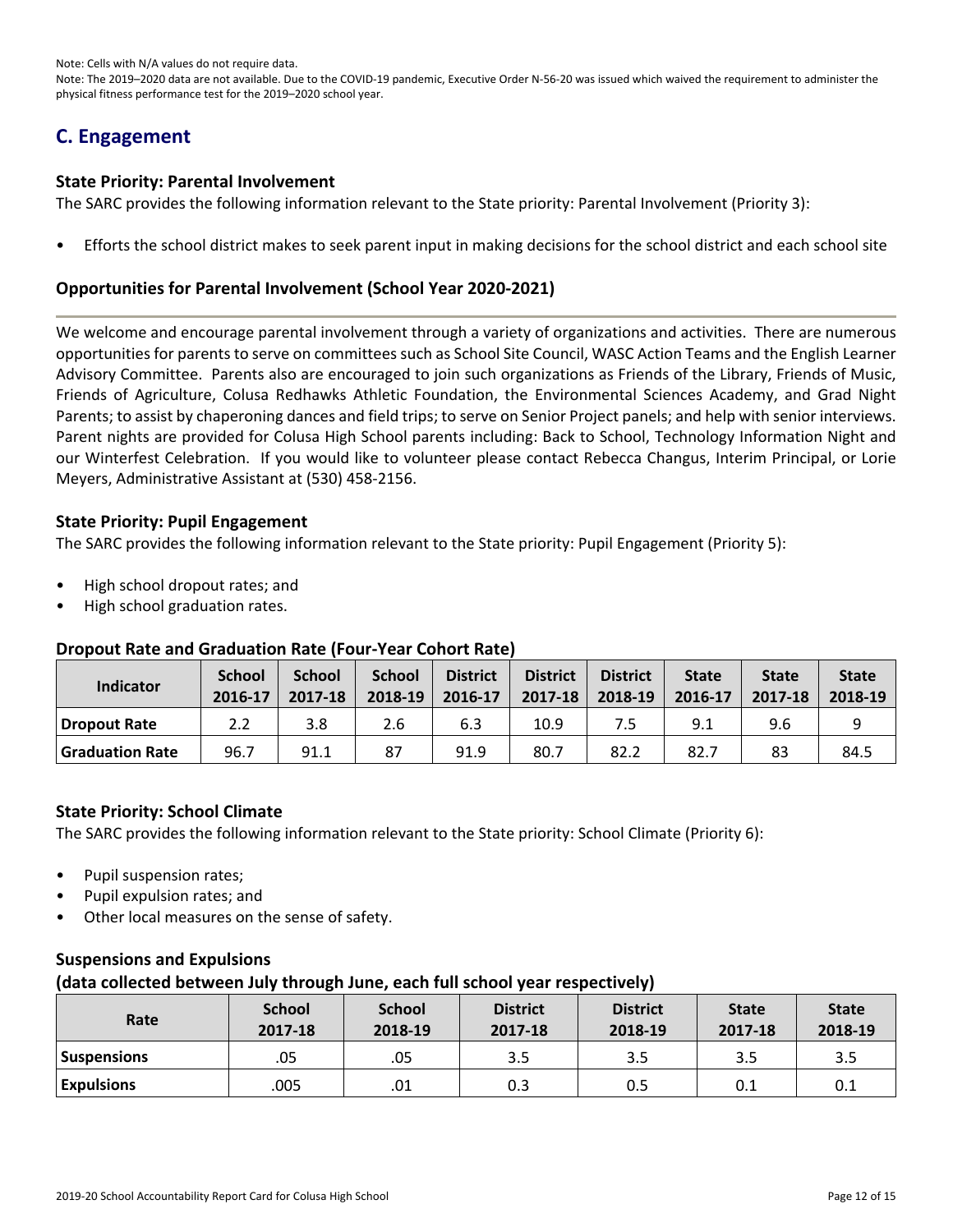### **Suspensions and Expulsions for School Year 2019-2020 Only (data collected between July through February, partial school year due to the COVID-19 pandemic)**

| Rate               | <b>School</b><br>2019-20 | <b>District</b><br>2019-20 | <b>State</b><br>2019-20 |
|--------------------|--------------------------|----------------------------|-------------------------|
| <b>Suspensions</b> | .04                      | .05                        |                         |
| <b>Expulsions</b>  | .005                     | .001                       |                         |

Note: The 2019-2020 suspensions and expulsions rate data are not comparable to prior year data because the 2019-2020 school year is a partial school year due to the COVID-19 crisis. As such, it would be inappropriate to make any comparisons in rates of suspensions and expulsions in the 2019-2020 school year compared to prior years.

### **School Safety Plan (School Year 2020-2021)**

The Colusa High School Safety Plan is reviewed annually by administration with staff and by staff with students. Responses to emergency situations such as fire, earthquake, flooding, bomb threat, and intruder on campus are addressed in the plan and in drills conducted with students. Colusa High School completes additional safety drills above the California requirements. All visitors are required to check in at the main office upon arrival and to wear visitor badges while on campus. New cameras have been installed in various locations to further expand our campus safety. Additionally, we have received positive comments regarding the increased lighting at evening events. Catapult Safety Communication System was implemented in the 2019-20 school year as an increased measure of safety for our entire Colusa Unified School District.

| Subject                                | 2017-18 2017-18 2017-18 2017-18 2018-19 2018-19 2018-19 2018-19 2019-20 2019-20 2019-20 2019-20 <br>Average<br><b>Class</b><br><b>Size</b> | # of<br><b>Size</b><br>$1 - 20$ | # of<br><b>Size</b><br>$21 - 32$ | # of<br>$ Classes* Classes* Classes* $<br><b>Size</b><br>$33+$ | Average<br><b>Class</b><br><b>Size</b> | # of<br><b>Size</b><br>$1 - 20$ | # of<br><b>Size</b><br>$21 - 32$ | # of<br> Classes* Classes* Classes* <br><b>Size</b><br>$33+$ | Average<br><b>Class</b><br><b>Size</b> | # of<br><b>Size</b><br>$1 - 20$ | # of<br>Classes*Classes*Classes*<br><b>Size</b><br>$21 - 32$ | # of<br><b>Size</b><br>$33+$ |
|----------------------------------------|--------------------------------------------------------------------------------------------------------------------------------------------|---------------------------------|----------------------------------|----------------------------------------------------------------|----------------------------------------|---------------------------------|----------------------------------|--------------------------------------------------------------|----------------------------------------|---------------------------------|--------------------------------------------------------------|------------------------------|
| <b>English</b><br><b>Language Arts</b> | 22                                                                                                                                         | 8                               | 11                               |                                                                | 21                                     | 8                               | 12                               | 0                                                            | 23                                     | 8                               | 8                                                            | 4                            |
| <b>Mathematics</b>                     | 21                                                                                                                                         | 8                               | 4                                | 3                                                              | 23                                     | 5                               | 10                               | $\Omega$                                                     | 25                                     | 5                               | 7                                                            | $\mathcal{P}$                |
| <b>Science</b>                         | 22                                                                                                                                         | 7                               | 5                                | $\mathfrak{p}$                                                 | 23                                     | 5                               | 6                                | 1                                                            | 20                                     | 7                               | 5                                                            | $\Omega$                     |
| <b>Social Science</b>                  | 21                                                                                                                                         | 6                               | 7                                |                                                                | 22                                     | 8                               | 5.                               | $\Omega$                                                     | 23                                     | 8                               | 4                                                            |                              |

### **Average Class Size and Class Size Distribution (Secondary)**

\*Number of classes indicates how many classrooms fall into each size category (a range of total students per classroom). At the secondary school level, this information is reported by subject area rather than grade level.

### **Ratio of Pupils to Academic Counselor (School Year 2019-2020)**

| <b>Title</b>         | <b>Ratio</b>                   |
|----------------------|--------------------------------|
| Academic Counselors* | $\cdot$ 1 $\cdot$ $\cdot$<br>. |

\*One full time equivalent (FTE) equals one staff member working full time; one FTE could also represent two staff members who each work 50 percent of full time.

### **Student Support Services Staff (School Year 2019-2020)**

| <b>Title</b>                                                  | Number of FTE*<br><b>Assigned to School</b> |
|---------------------------------------------------------------|---------------------------------------------|
| Counselor (Academic, Social/Behavioral or Career Development) | 0.9                                         |
| Library Media Teacher (Librarian)                             |                                             |
| Library Media Services Staff (Paraprofessional)               |                                             |
| Psychologist                                                  |                                             |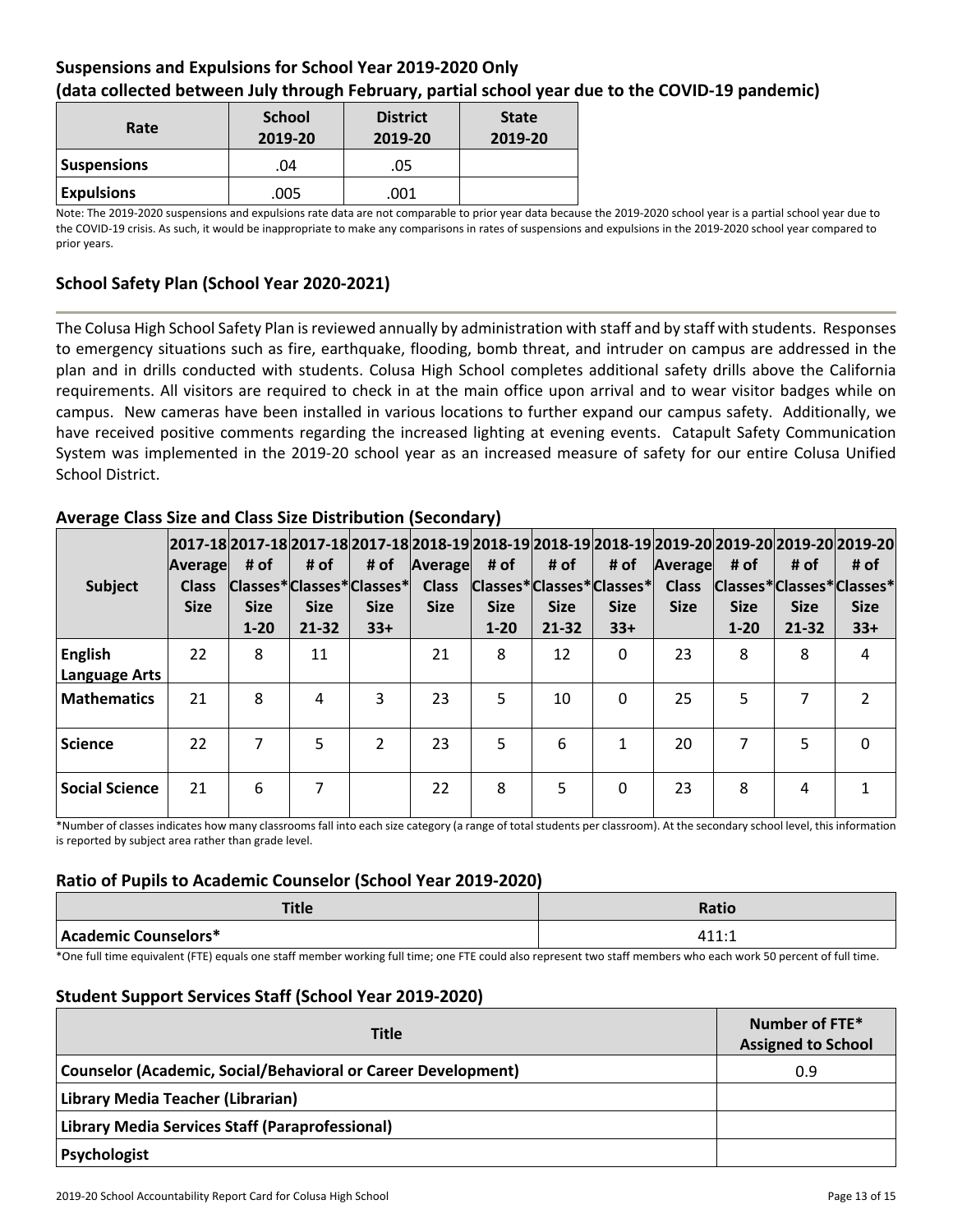| <b>Title</b>                              | Number of FTE*<br><b>Assigned to School</b> |
|-------------------------------------------|---------------------------------------------|
| <b>Social Worker</b>                      |                                             |
| <b>Nurse</b>                              |                                             |
| <b>Speech/Language/Hearing Specialist</b> |                                             |
| <b>Resource Specialist (non-teaching)</b> |                                             |
| <b>Other</b>                              | 1.0                                         |

\*One Full Time Equivalent (FTE) equals one staff member working full time; one FTE could also represent two staff members who each work 50 percent of full time.

### **Expenditures Per Pupil and School Site Teacher Salaries (Fiscal Year 2018-2019)**

| Level                                                | <b>Total</b><br><b>Expenditures</b><br><b>Per Pupil</b> | <b>Expenditures</b><br><b>Per Pupil</b><br>(Restricted) | <b>Expenditures</b><br><b>Per Pupil</b><br>(Unrestricted) | Average<br><b>Teacher</b><br><b>Salary</b> |
|------------------------------------------------------|---------------------------------------------------------|---------------------------------------------------------|-----------------------------------------------------------|--------------------------------------------|
| <b>School Site</b>                                   | \$7,995                                                 | \$967                                                   | \$7,069                                                   | \$81,987                                   |
| <b>District</b>                                      | N/A                                                     | N/A                                                     | \$9,012                                                   | \$76,361                                   |
| <b>Percent Difference - School Site and District</b> | N/A                                                     | N/A                                                     | $-24.2$                                                   | 7.1                                        |
| <b>State</b>                                         | N/A                                                     | N/A                                                     | \$7,750                                                   | \$68,990                                   |
| <b>Percent Difference - School Site and State</b>    | N/A                                                     | N/A                                                     | $-9.2$                                                    | 17.2                                       |

Note: Cells with N/A values do not require data.

### **Types of Services Funded (Fiscal Year 2019-2020)**

ADA state funding is used to provide basic, comprehensive educational programs for students. This includes staffing, facilities and instructional materials. Supplemental funding for school improvement activities, staff development, field trips, equipment, and enrichment programs is provided through state and federal categorical funds. CTEIG is providing funding for a variety of CTE projects.

### **Teacher and Administrative Salaries (Fiscal Year 2018-2019)**

| Category                                             | <b>District</b><br>Amount | <b>State Average</b><br><b>For Districts</b><br><b>In Same Category</b> |  |  |
|------------------------------------------------------|---------------------------|-------------------------------------------------------------------------|--|--|
| <b>Beginning Teacher Salary</b>                      | \$50,876                  | \$44,318                                                                |  |  |
| <b>Mid-Range Teacher Salary</b>                      | \$68,220                  | \$67,053                                                                |  |  |
| <b>Highest Teacher Salary</b>                        | \$92,760                  | \$90,163                                                                |  |  |
| <b>Average Principal Salary (Elementary)</b>         | \$96,024                  | \$106,389                                                               |  |  |
| <b>Average Principal Salary (Middle)</b>             | \$120,514                 | \$113,976                                                               |  |  |
| <b>Average Principal Salary (High)</b>               | \$121,191                 | \$114,214                                                               |  |  |
| <b>Superintendent Salary</b>                         | \$160,048                 | \$141,066                                                               |  |  |
| <b>Percent of Budget for Teacher Salaries</b>        | 33.0                      | 29.0                                                                    |  |  |
| <b>Percent of Budget for Administrative Salaries</b> | 6.0                       | 6.0                                                                     |  |  |

For detailed information on salaries, see the CDE Certificated Salaries & Benefits web page at [https://www.cde.ca.gov/ds/fd/cs/.](https://www.cde.ca.gov/ds/fd/cs/)

### **Advanced Placement (AP) Courses (School Year 2019-2020)**

| <b>Subject</b>   | Number of<br>AP Courses Offered* | <b>Percent of Students</b><br>In AP Courses |  |  |
|------------------|----------------------------------|---------------------------------------------|--|--|
| Computer Science |                                  | N/A                                         |  |  |